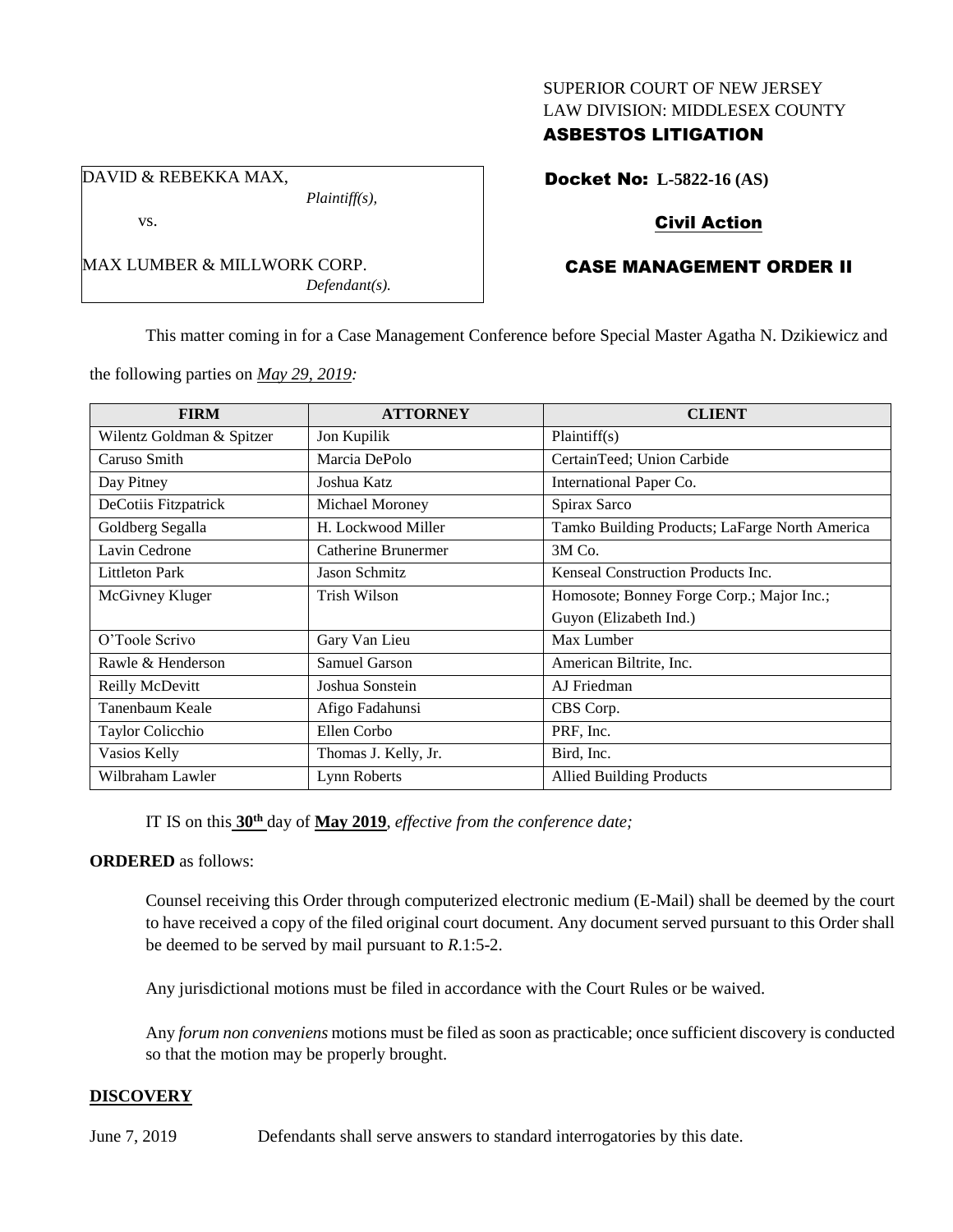| June 17, 2019    | Defendants shall serve answers to supplemental interrogatories and document requests by this<br>date.                                                                                                       |
|------------------|-------------------------------------------------------------------------------------------------------------------------------------------------------------------------------------------------------------|
| October 15, 2019 | Fact discovery, including depositions, shall be completed by this date. Plaintiff's counsel shall<br>contact the Special Master within one week of this deadline if all fact discovery is not<br>completed. |
| October 15, 2019 | Depositions of corporate representatives shall be completed by this date.                                                                                                                                   |

### **EARLY SETTLEMENT**

- July 15, 2019 Settlement demands shall be served on all counsel and the Special Master by this date.
- August 23, 2019 The settlement conference previously scheduled on this date is **cancelled**.

September 17, 2019 @ 10:00am Early settlement conference.

#### **MEDICAL EXPERT REPORT**

| Plaintiff shall serve medical expert reports by this date. | September 3, 2019 |  |
|------------------------------------------------------------|-------------------|--|
|------------------------------------------------------------|-------------------|--|

- September 3, 2019 Upon request by defense counsel, plaintiff is to arrange for the transfer of pathology specimens and x-rays, if any, by this date.
- January 31, 2020 Defendants shall identify its medical experts and serve medical reports, if any, by this date. In addition, defendants shall notify plaintiff's counsel (as well as all counsel of record) of a joinder in an expert medical defense by this date.

#### **LIABILITY EXPERT REPORTS**

- November 15, 2019 Plaintiff shall identify its liability experts and serve liability expert reports by this date or waive any opportunity to rely on liability expert testimony.
- January 31, 2020 Defendants shall identify its liability experts and serve liability expert reports, if any, by this date or waive any opportunity to rely on liability expert testimony.

#### **SUMMARY JUDGMENT MOTION PRACTICE**

- November 18, 2019 Plaintiff's counsel shall advise, in writing, of intent not to oppose motions by this date.
- November 22, 2019 Summary judgment motions shall be filed no later than this date.
- December 20, 2019 Last return date for summary judgment motions.

#### **ECONOMIST EXPERT REPORTS**

- November 15, 2019 Plaintiff shall identify its expert economists and serve expert economist report(s), if any, by this date or waive any opportunity to rely on economic expert testimony.
- January 31, 2020 Defendants shall identify its expert economists and serve expert economist report(s), if any, by this date or waive any opportunity to rely on economic expert testimony.

 $\_$  , and the set of the set of the set of the set of the set of the set of the set of the set of the set of the set of the set of the set of the set of the set of the set of the set of the set of the set of the set of th